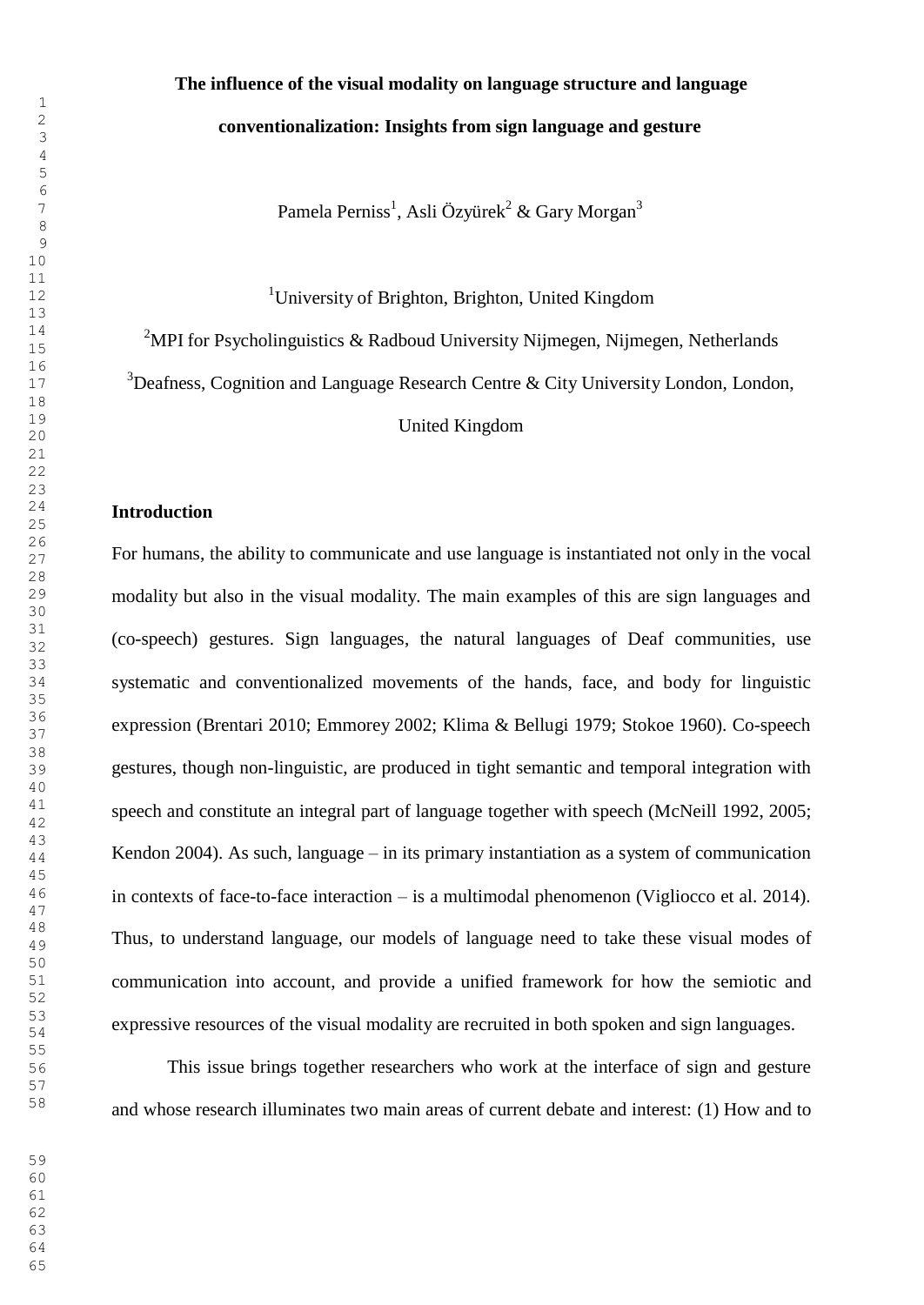what extent is gesture (with or without speech) similar or different from signed language?; and (2) How can the process of conventionalization from gesture to sign be characterized, both with respect to emerging linguistic/communicative systems and in learning an established sign language? In this introduction we first situate the debates about the relationship between sign and gesture in a historical context. We then outline the state-of-art on this topic related to the two guiding questions. We also provide brief descriptions of how each of the papers in this issue contributes to these areas of research before ending with some theoretical discussion as to why these questions are interesting.

#### **Relationship between sign language and gesture: Historical context**

<sup>24</sup> Since the linguistic study of sign languages began in earnest about half a century ago, a primary concern has been to show that sign languages, while exploiting forms and constructions that are visually similar to co-speech gestures, are clearly more than sequences  $\frac{31}{22}$  of gestures. Sign languages are fully-fledged natural languages that exhibit linguistic structure at all levels of formal description (phonological, morphological, and syntactic), and whose organization is supported by a similar neural architecture as is found for spoken languages. Partially, as a result of the need to establish the status of sign languages as natural human languages, most of the research to date, as well as much of the gesture research, has emphasized the *differences* between signs and gestures with respect to linguistic and semiotic properties and conventionalization of form (Özyürek 2012). In parallel with this, research has emphasized the *similarities* between sign language and speech, both in terms of linguistic structure and language processing (see Emmorey 2007 for an overview).

 However, more recently, attention has shifted to an interest in understanding the <sup>54</sup> extent to which affordances of the visual modality may give rise to *similar* representations by signers and gesturers. This shift aims to understand more about the role of modality in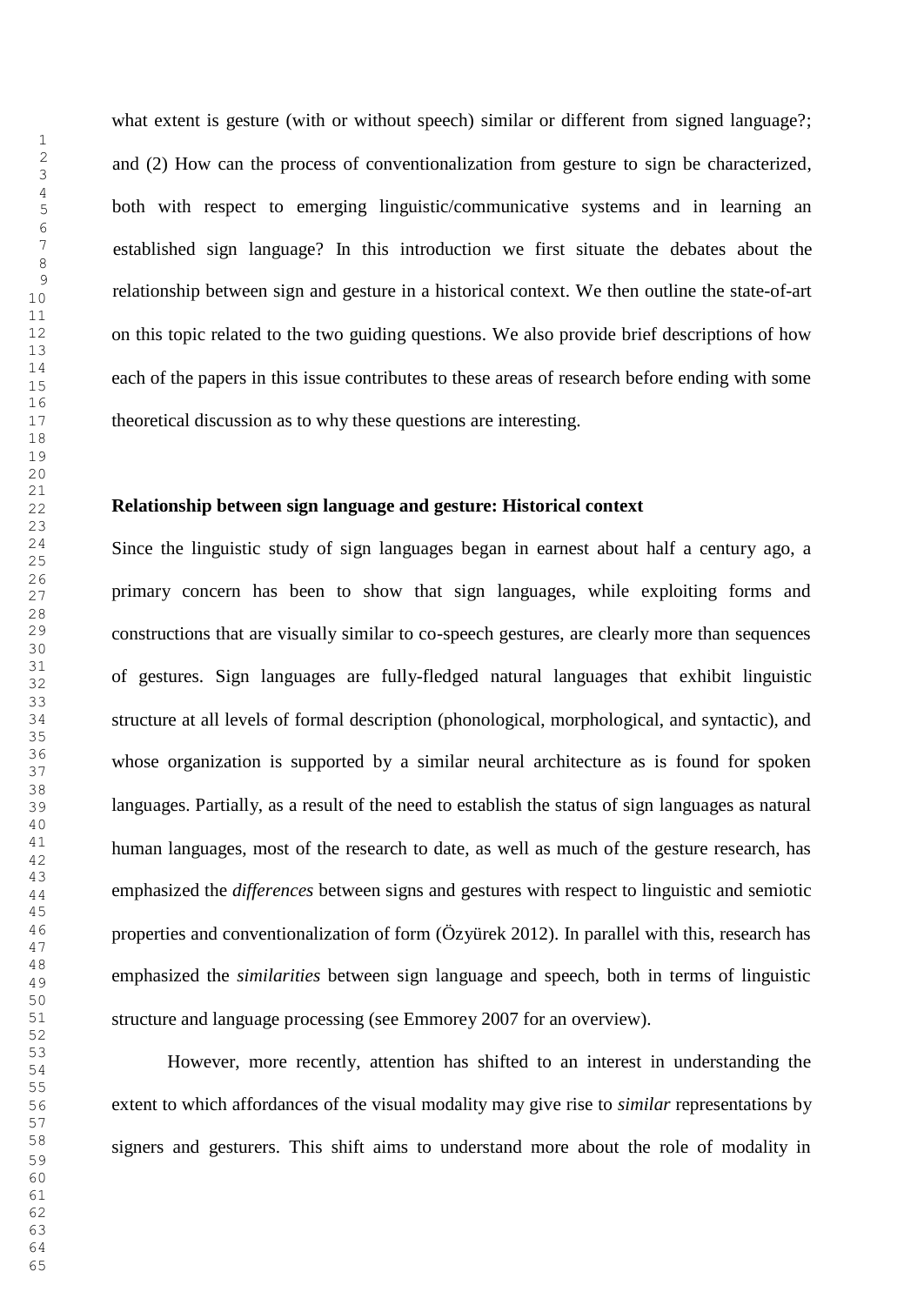shaping communication, in general, and in shaping sign language and gesture use, in particular. In both signing and gesturing, the use of the hands allows visually motivated, iconic representations of objects, events, and spatial relations, which can exhibit a high degree of resemblance between form and meaning. The possible similarities between signs and gestures in these types of representations have important implications for questions about shared event conceptualization and underlying mental imagery (Liddell 2003; Schembri,  $\frac{14}{15}$  Jones & Burnham 2005), and for theoretical questions about the involvement of sensory- motor systems in language processing (Barsalou, Simmons, Barbey & Wilson 2003; <sup>19</sup> Hostetter & Alibali 2008, 2010), and about the role of iconicity in language emergence, development, and processing (Perniss, Thompson & Vigliocco 2010; Perniss & Vigliocco 2014).

 $\frac{20}{27}$  In a second major domain of interest, the affordances of the visual modality have been studied with respect to the emergence of linguistic/communicative systems, as found in homesign systems (Goldin-Meadow 2003) and new sign languages like Nicaraguan Sign Language (NSL) (Senghas, Kita & Özyürek 2004) or Al-Sayyid Bedouin Sign Language  $35<sup>8</sup>$  (ABSL) (Sandler, Meir, Padden, & Aronoff 2005). Sign languages are thought to have evolved out of non-linguistic gestural communication, and in the emergence of linguistic/communicative systems, the conventionalisation of gesture into sign is a  $\frac{10}{44}$  documentable process.

### **How does (co-speech) gesture resemble or not sign languages?**

 As outlined above, gestures and sign language share the same modality and thus share access to the possibilities of visual representation afforded by the use of the hands in <sup>a</sup> visible space. <sup>54</sup> Recent research, including papers in this issue, attempts to answer broader questions regarding how access to these affordances of visual-spatial representation shapes expression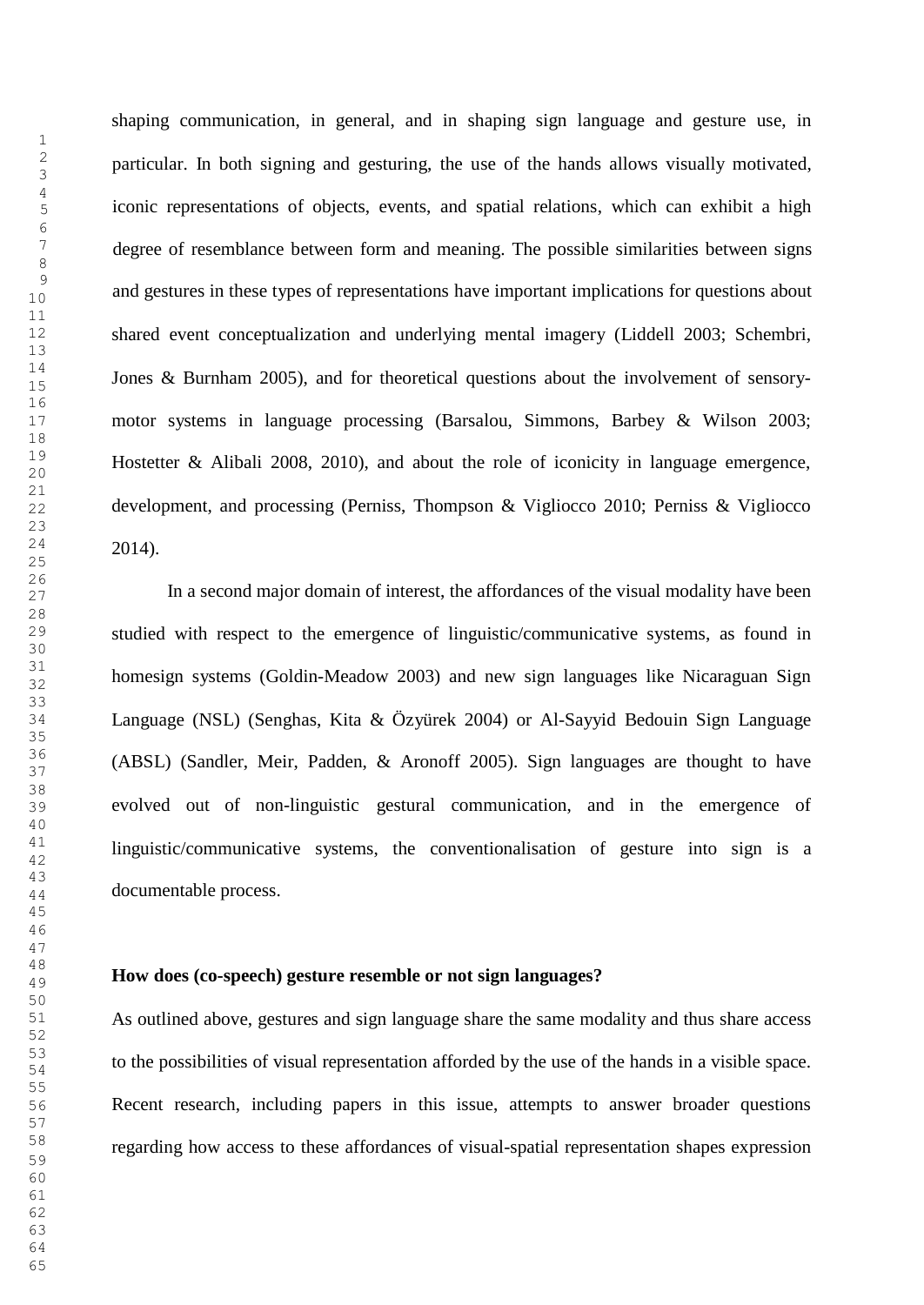– including reference to objects, actions, and the relations between them, either in single  $\frac{2}{3}$  forms or in more complex constructions. However, it is also clear that sign language and 5 gesture are produced within linguistic/communicative contexts that differ in important respects. While gestures are used in conjunction with the linguistic structure of speech, the visual signal in sign languages is the sole channel of expression and the signs themselves are part of a complex grammar. Does this difference result in mere quantitative differences in  $\frac{14}{15}$  how the visual-spatial modality is used for communicative expression or in more profound qualitative differences (see e.g. Brentari, Coppola, Mazzoni & Goldin-Meadow 2012 on <sup>19</sup> phonological development)? The comparison of sign language and co-speech gesture can provide important insights into the role of modality in shaping language structure in different communicative contexts (e.g., bimodal or unimodal) and the possible shared cognitive basis  $\frac{20}{27}$  for communication using visual modality.

 As originally proposed by McNeill (1992), the comparison of sign language and cospeech gesture can shed light on the interplay of gestural (imagistic) and linguistic forms in communicative expression (see McNeill 1992 on the shared contribution of gradient/imagistic and discrete/morphological content to language). In spoken language, gestural and linguistic forms constitute a tightly integrated unit (as research on both speechgesture production and comprehension has shown, e.g. Kelly, Özyürek & Maris 2010; Kita &  $\frac{1}{44}$  Özyürek 2003; McNeill 2005), but they remain clearly separable from each other by virtue of <sup>46</sup> being produced in different channels. Sign languages are similarly characterized by the use of  $\frac{48}{49}$  both gestural and linguistic forms, but the fact that all of sign language expression takes place in the visual modality has interesting consequences for how these elements may co-occur. On the one hand, signers may intersperse the stream of (linguistic) signs with gestures (Emmorey <sup>54</sup> 1999). On the other hand, many morphologically complex signs (e.g. classifier predicates,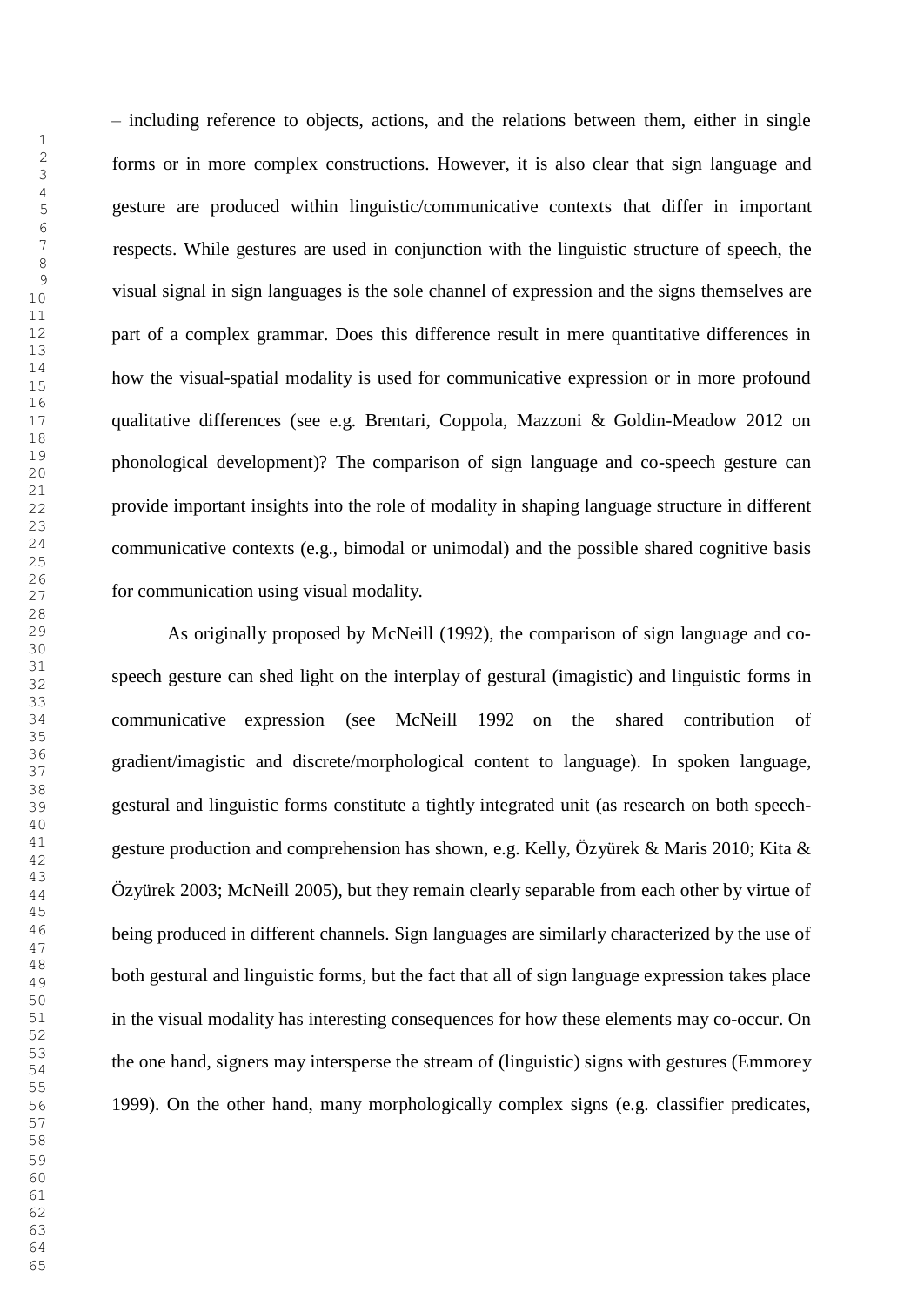directional verbs) have been argued to combine both gestural and linguistic elements (Liddell 2003).

 However, the extent to which these kinds of comparisons between sign and gesture can be made has also been questioned. Kendon (2008) has cautioned against too readily deriving conclusions about the "gestural" nature of (certain domains of) sign language and has emphasized the need for separate evaluation of co-speech gestures and signs in their respective contexts of use (i.e. a composite system with speech in the case of gesture and a fully visual system in the case of sign). Note that this does not argue against the notion that <sup>19</sup> shared cognitive systems supporting representations in the visual modality may give rise to <sup>20</sup> similarities between sign and gesture, nor does it suggest that comparisons between sign and <sup>24</sup> gesture should be abandoned altogether. Rather it encourages careful consideration of the  $\frac{20}{27}$  different semiotic contexts in which visual representations occur in the signed and spoken language modalities (Kendon 2014; Green & Wilkins 2014).

 $\frac{31}{22}$  A number of the papers in the current issue address the question of similarities and differences between visual representations used by signers and speakers. In the contributions by *Quinto-Pozos & Parrill* and *Perniss & Özyürek*, comparisons are made between signs and <sup>37</sup> co-speech gestures in two core domains of discourse: event representation and reference tracking. *Quinto-Pozos and Parrill* find strong similarities in the use of viewpoint-taking <sup>12</sup><sub>44</sub> strategies in sign and co-speech gesture in a comparison of narratives in American Sign Language (ASL) and English. They demonstrate the existence of consistent correspondences  $\frac{48}{49}$  between the strategy for viewpoint encoding and the type of event encoded in signers and co- speech gesturers. The implications of their findings are discussed in terms of indicating 53 shared conceptualization of space and shared generation of mental and motor imagery for the purposes of communication, despite the different constraints on how the visual modality is used in a sign language vs. co-speech gesture. *Perniss and Özyürek* describe features for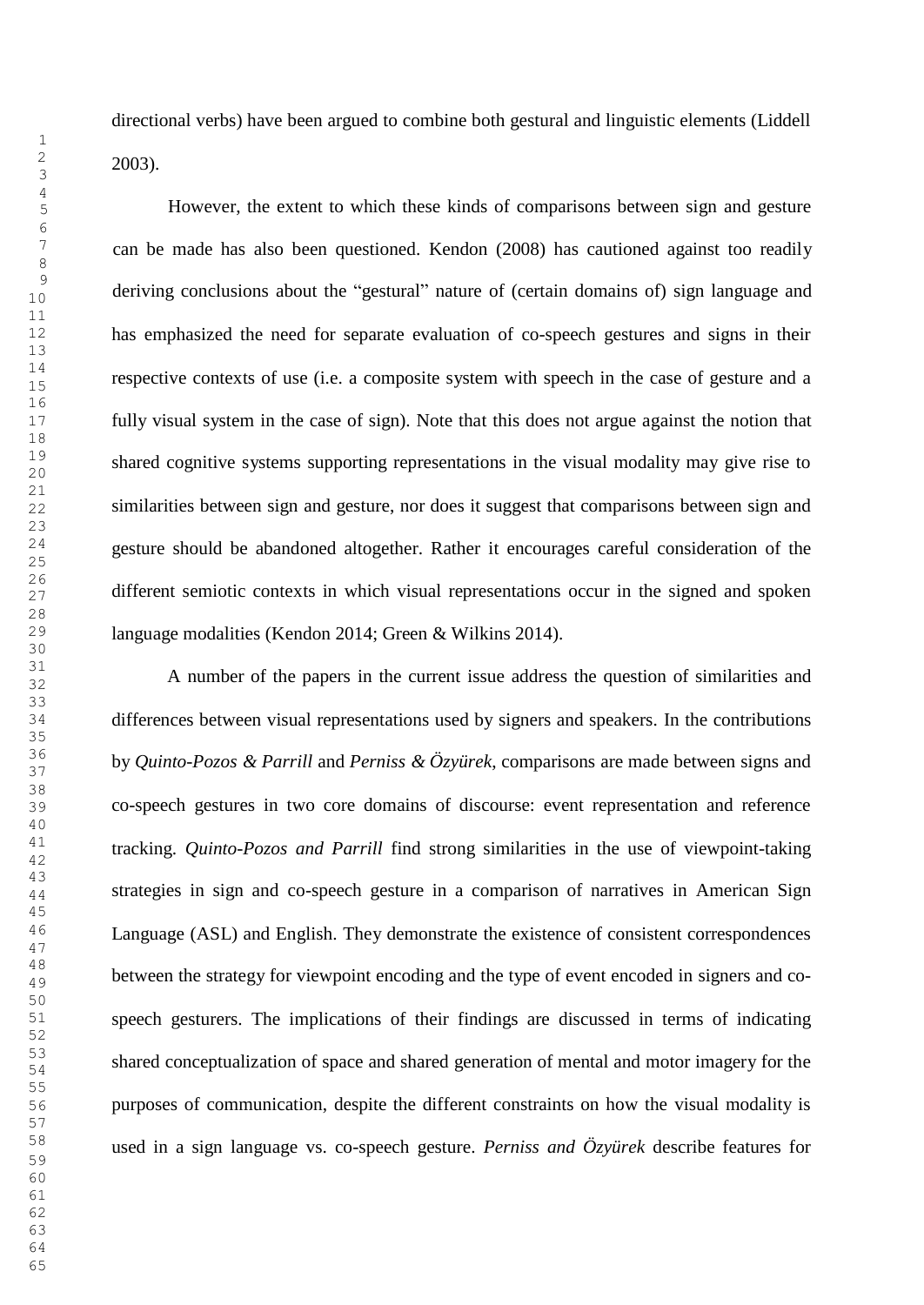maintaining referential cohesion in the visual modality in a comparison of narratives in  $\frac{2}{3}$  German Sign Language (DGS) and German co-speech gesture. They find that both signers <sup>5</sup> and co-speech gesturers use spatial modification to mark referential context by associating referents with certain locations in space. However, they show that the two systems differ markedly in the nature and type of spatial modification exhibited. The differences are discussed in terms of the different semiotic contexts of sign and co-speech gesture: Whereas gesturers can rely on speech to carry the burden of reference tracking, signers must rely fully on the visual modality and make more use of its spatial affordances for maintaining discourse  $\frac{19}{20}$  cohesion.

 The paper by *Marshall & Morgan* shows that studying the forms that hearing speakers use in the early stages of learning a new sign language can reveal what "gestural"  $\frac{20}{27}$  structures can be brought to the learning situation and how this gestural repertoire can scaffold learning to use linguistic structures in a sign language. Specifically, Marshall and  $\frac{31}{22}$  Morgan compare spatial descriptions by hearing, English-speaking adult learners of British Sign Language (BSL) to those by Deaf adult native signers of BSL. The study examines the role of gestural representation in learning iconic classifier morphology in sign language, providing insight into the challenges of learning the conventionalized structure of these iconic forms. The aspects of the sign language that were more easily learned were those that bore <sup>12</sup><sub>44</sub> similarities to gesture use, notably location representation. The aspects that were harder to <sup>46</sup> learn were those that were rarely used by gesturers, that is, the use of distinct handshapes  $\frac{48}{49}$  used to represent different object types. Thus, where possible, learners of a sign language recruited those aspects of spatial expression that are shared between sign and gesture.

 Another approach to understanding how the visual modality shapes language structure <sup>54</sup> is to compare signs and gestures made without speech, or in silent gesturing. The term "gesture" is sometimes used in reference to either co-speech gesture or silent gesturing, but it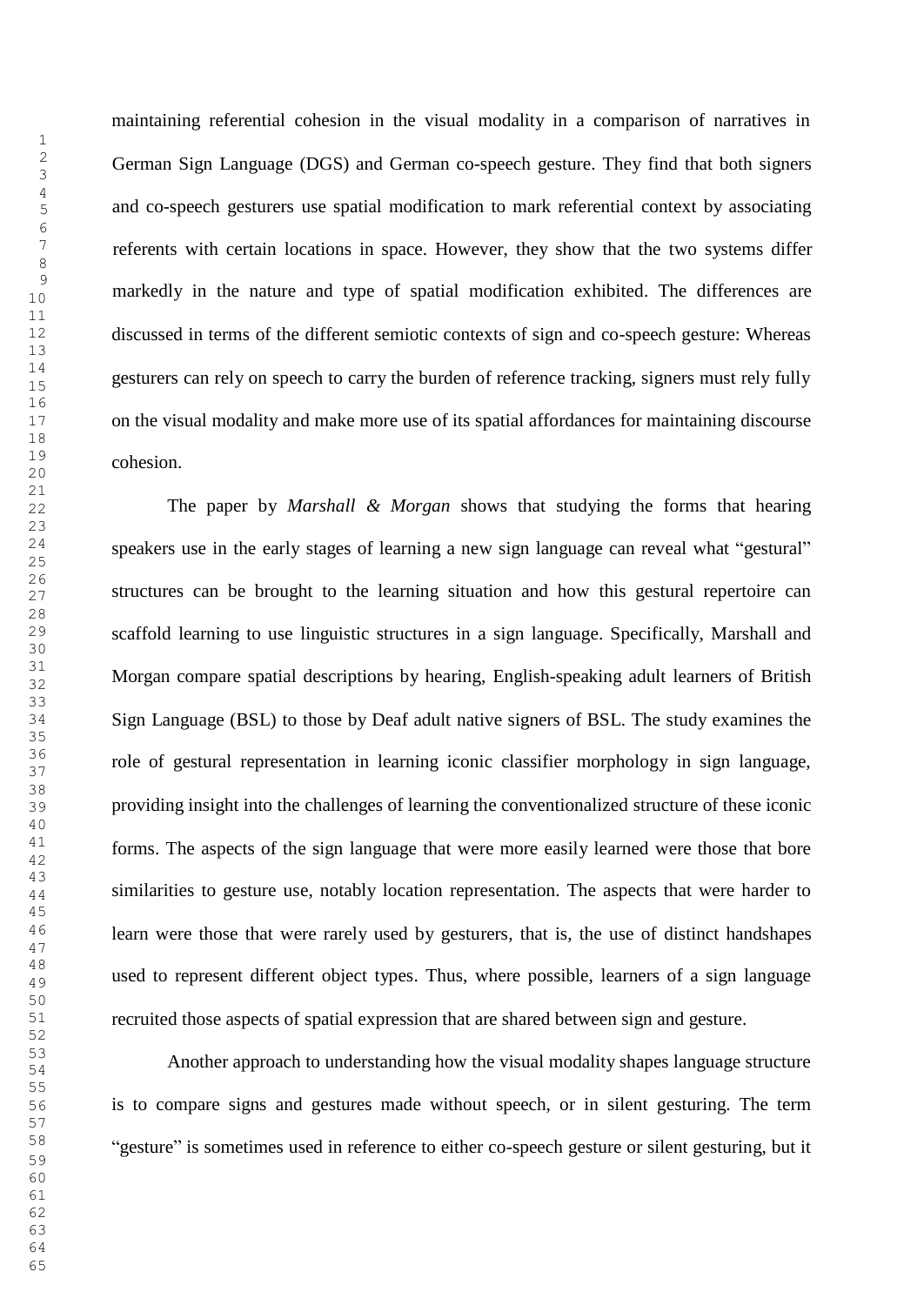is important to distinguish between the two, as they denote very different contexts of use and imply the engagement of different processes. Co-speech gestures are a natural 5 accompaniment to speech, and are made by speakers unwittingly while speaking. Silent gesturing, on the other hand, removes the expressive dominance and the influence of speech and has been shown to differ in its patterning of expression from co-speech gestures (Goldin-Meadow, McNeill & Singleton 1996). When gestures are used without speech, they take on structure that resembles that found in many sign languages, for example in the order of event constituents (Goldin-Meadow, So, Öyürek & Mylander 2008).

 In the present issue, two papers (the contributions by *Padden, Hwang, Lepic &* <sup>20</sup> *Seegers* and *Brentari, Di Renzo, Keane & Volterra*) compare silent gestures used by speakers <sup>24</sup> in different cultures to signed expressions by signers in the same cultures to address this  $\frac{20}{27}$  issue. Silent gesturing allows researches to understand the visual strategies that speakers resort to in order to convey meaning when the visual modality becomes their only expressive resource. In this way, the use of silent gesturing constitutes an approximation of an important factor that contributes to the emergence of sign languages, namely use of the visual modality as the primary means of communication.

 *Padden, Hwang, Lepic & Seegers* describe the use of two iconic strategies in ASL signs for man-made tools: a handling strategy, where the hands depict holding or grasping an  $\frac{10}{44}$  object, and an instrument strategy, where the hands represent the shape or a dimension of an object. They show that hearing non-signers use the same iconic strategies when asked to name man-made tools using gestures only. Moreover, they show that signers and (silent) gesturers alternated between the handling and instrument strategies for describing objects displayed in pictures vs. in action videos, pointing to a common cognitive basis for <sup>54</sup> differentiating objects from actions. However, signers' choice of iconic strategy was more systematic compared to gesturers, suggesting that "patterned iconicity" can be exploited for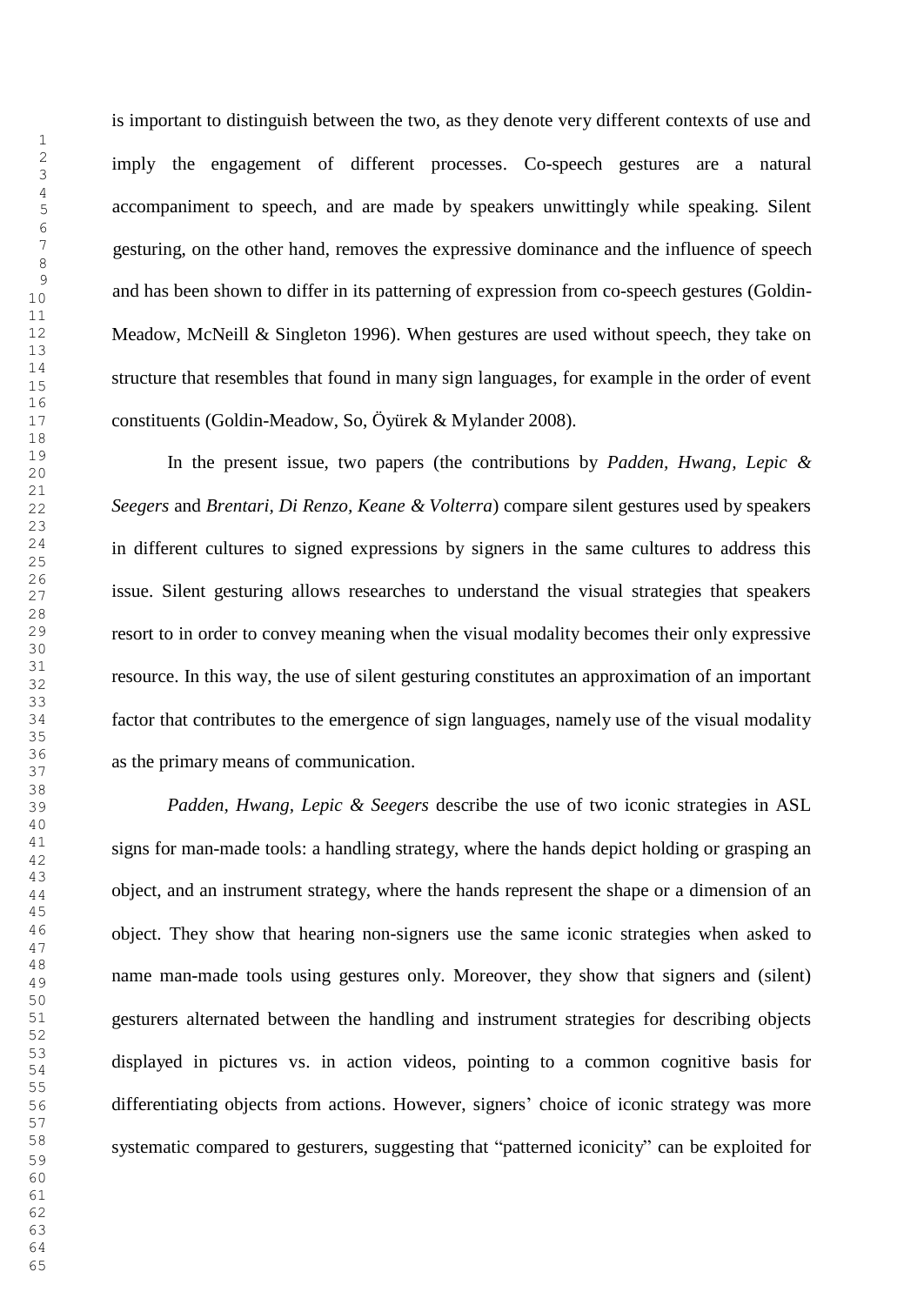grammatical purposes, in this case, for marking the distinction between nouns and verbs.

 The paper by *Brentari, Di Renzo, Keane, and Volterra* investigates handshapes used in agentive vs. non-agentive event descriptions across American Sign Language (ASL) and Italian Sign Language (LIS) in adults and children as well as the corresponding groups of gesturers in each country using gesture without speech. The findings parallel findings by Padden et al. (this issue) in that both signers and gesturers, and across languages, exhibit the use of handling handshapes to describe agentive events (in which an agent is acting on an object), but use an object handshape to describe non-agentive events. They discuss this  $\frac{19}{20}$  similar pattern in terms of shared cognition driving the conventionalization of a handshape type distinction. The also find influences of culture: they find the handshape distinction to be more pronounced in Italian gesturers compared to American gesturers, suggesting a higher  $\frac{20}{27}$  sensitivity to gestural form-meaning pairings in Italian gesturers due to the gesture-rich culture. Finally, differences between LIS signers and ASL signers in marking the distinction are explained by linguistic effects.

#### **How can the process of conventionalization from gesture to sign be characterized?**

The discovery of communities using emergent sign languages (differing in number of generations of signers and varying in community size) as well as of homesigning individuals <sup>12</sup> in different parts of the world have provided new insights into the emergence of language (Goldin-Meadow 2003; Sandler et al. 2005). Specifically, these cases can provide insight into  $\frac{48}{49}$  the conventionalization of linguistic structure in the visual modality from non-linguistic gestural origins, where gesture is a substrate for sign (Janzen & Shaffer 2002; Wilcox, 53 Rossini, & Pizzuto 2010). Factors explored with respect to the process of conventionalization from gesture to sign include the age of exposure to and the amount of time spent using the visual modality as the primary modality of communication, and the influence of number and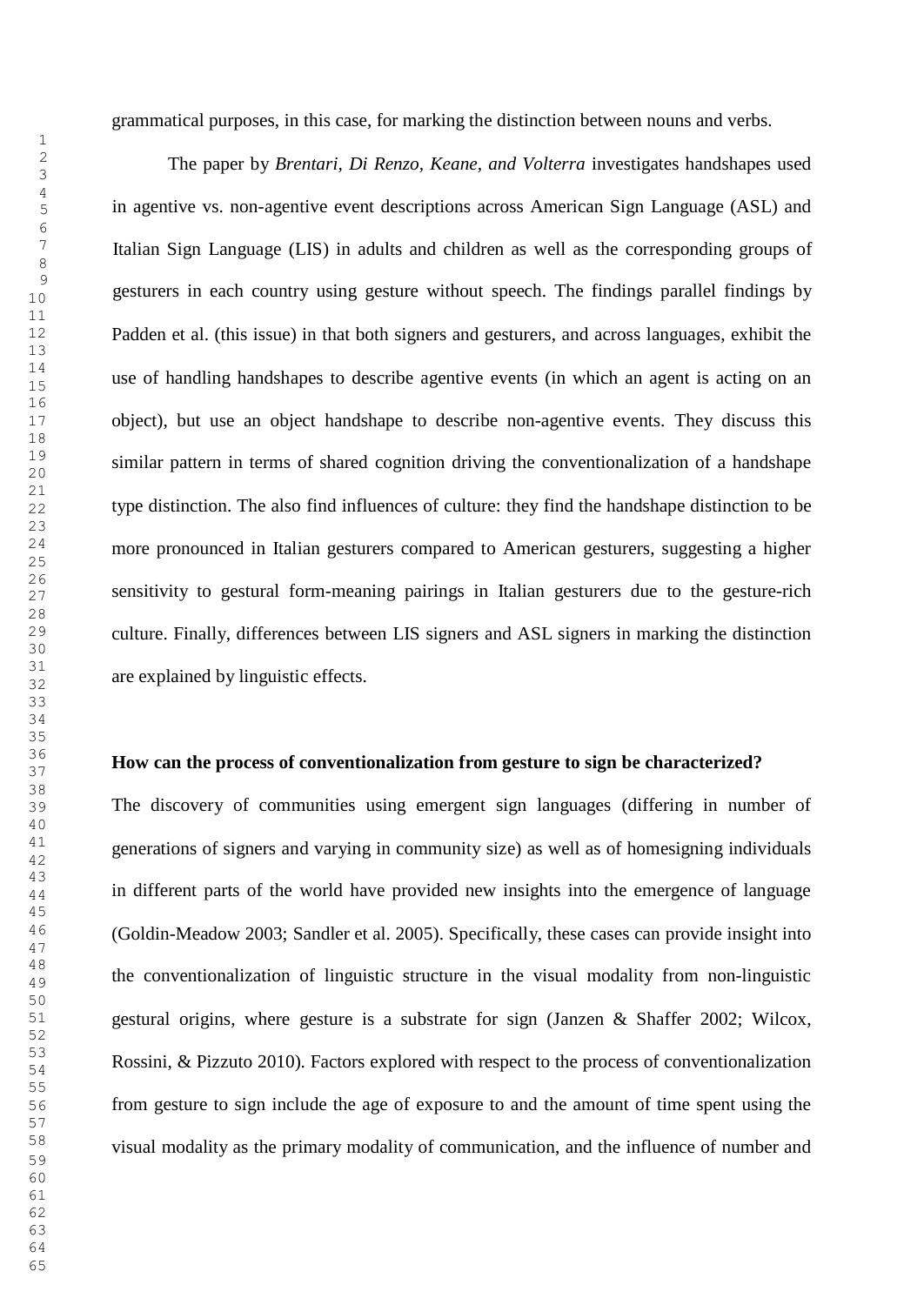kind of communication partners (i.e. large vs. small community of users and deaf-deaf vs.  $\frac{2}{3}$  deaf-hearing interactions). In addition, the existence of multiple generations of language learners/users, where conventionalized structure is passed from one generation to the next, is an important factor in the emergence of a sign language.

In comparing sign and (co-speech) gesture from the perspective of conventionalization from gesture to sign, investigation of the degree of conventionalization can reveal new insights into the lexicalization, linguisticization, and grammaticalization processes. Papers in this section look at the emergence and conventionalization of sign language structure from "gestural origins". *Haviland*, on a homesign community in highland Chiapas, Mexico, and *de Vos*, on a village sign language in Bali, describe how co-speech <sup>24</sup> gestures – summoning and pointing gestures, respectively – used by the surrounding speaking community take on grammatical properties in the sign language. *Goldin-Meadow* provides a window on language creation by observing manual forms used to describe actions over three time spans of use of the visual modality: hearing speakers asked to use gesture only, homesigners, and signers of an established sign language.

 *Haviland* investigates the emergence of a new sign language (Zinacantec Family Homesign) across two generations of a single family in a remote Mayan Indian village. Haviland demonstrates a grammaticalization path from a co-speech gesture meaning "come",  $\frac{10}{44}$  commonly used in the surrounding Tzotzil-speaking community, to a turn-taking marker in <sup>46</sup> the emergent sign language. The data show how interactive and communicative constraints converge to drive the conventionalization of a holophrastic gesture to grammaticalized linguistic elements.

 *De Vos* examines pointing signs in spontaneous conversations in Kata Kolok, a <sup>54</sup> village sign language in Bali. She argues that pointing signs may become an intrinsic aspect of sign language grammars through two mechanisms: morphemization and syntactic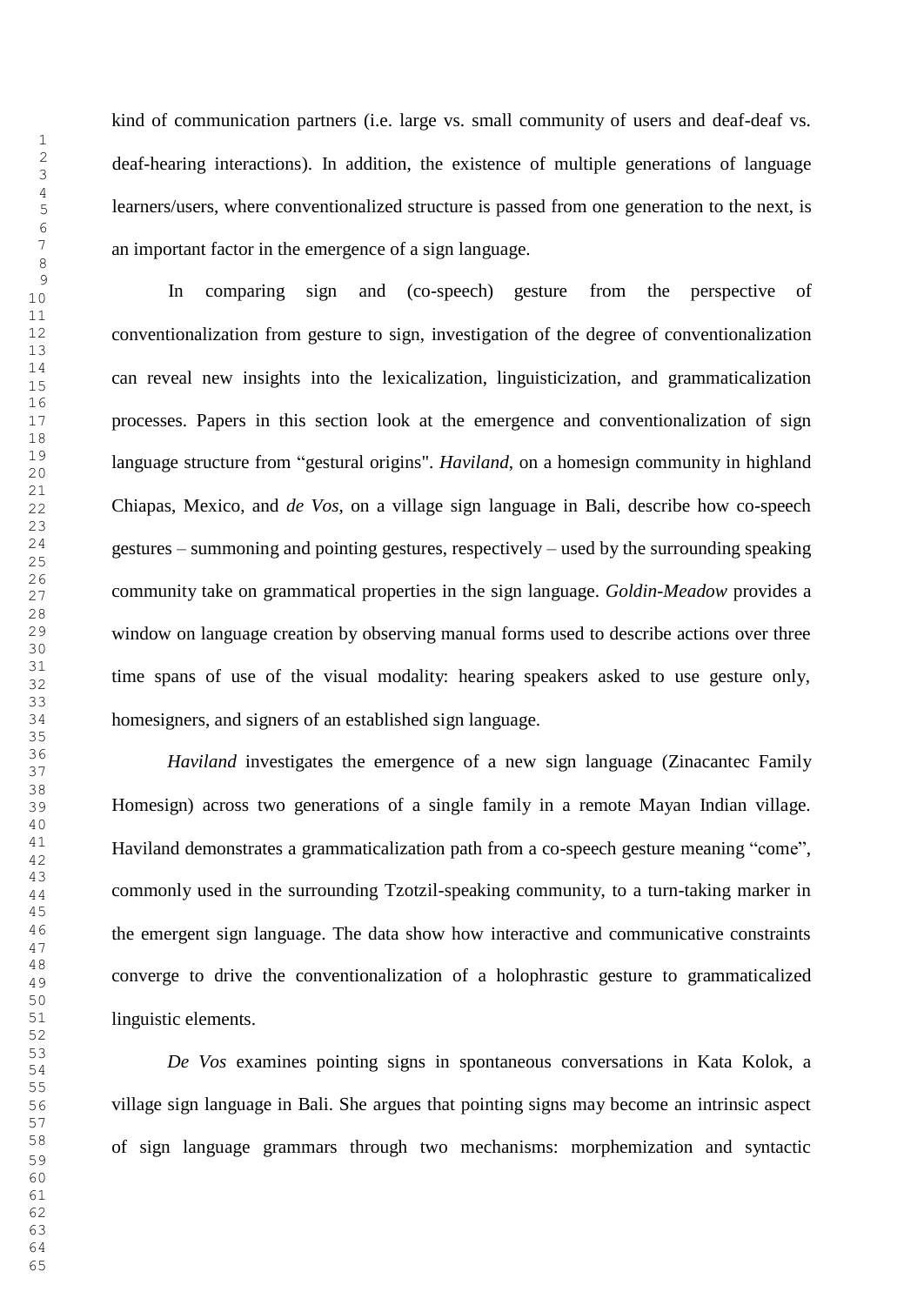integration. The analysis provides an understanding of the mechanisms of conventionalization from gesture to sign that may contribute to the emergence of rural sign languages such as Kata Kolok. In addition, the analysis suggests the possibility of grammaticality in highly systematized pointing systems used in some speaking communities.

Finally, the paper by *Goldin-Meadow* draws a general and unifying picture of the topic of gesture to sign conventionalization. The paper contrasts manual forms for actions produced by silent gesturers who are asked to invent gestures on the spot; by homesigners who have created gesture systems over their lifespans; and by signers who have learned a conventional sign language from other signers. She finds that properties of the predicate <sup>20</sup> (particularly, the use of location to establish co-reference, the representation of path and manner components, and the use of handshape distinctions) differ across these three time  $\frac{25}{27}$  spans. These findings offer unique insight into the creation of language from gestural input and argue for the importance of a community of users who provide linguistic input and of the transfer of conventional systems over generations of users.

#### **Conclusions**

Taken together, by examining linguistic/communicative expression in the visual modality, the papers in this issue contribute to our understanding of how the visual modality shapes  $\frac{10}{44}$  language and the emergence of linguistic structure in newly developing systems. Studying the relationship – the similarities and differences – between signs and gestures provides a new  $\frac{48}{49}$  window onto the human ability to recruit multiple levels of representation (e.g. categorical, gradient, iconic, abstract) in the service of using or creating conventionalized communicative systems. This research clearly demonstrates that no matter which channel of transmission is dominant or preferred in different systems of communication, our human language capacity is multimodal in nature and conveys information at different semiotic and representational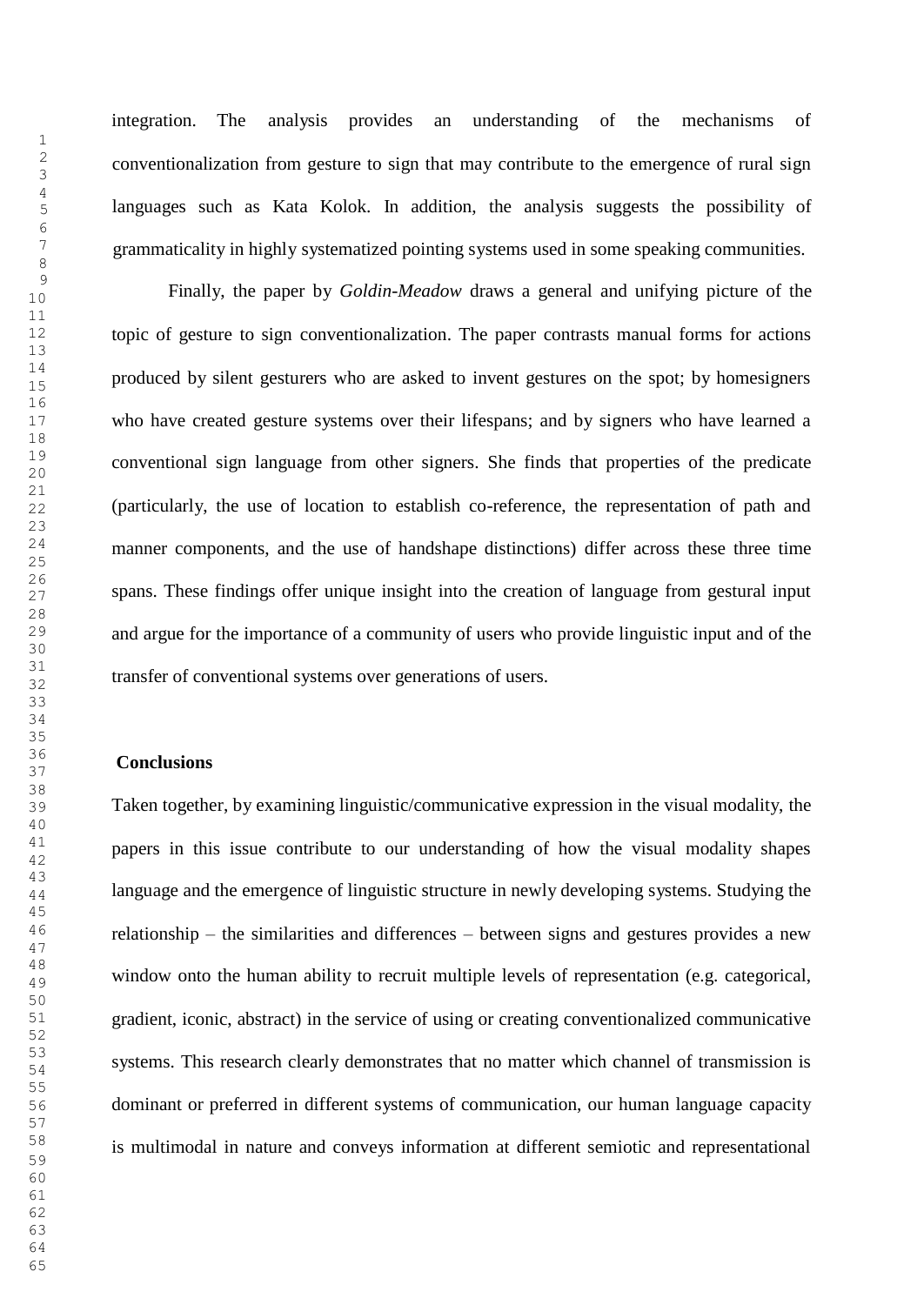levels.

In further specifying the interplay of these multiple levels of representations in speakers' and signers' recruitment of the visual modality for linguistic/communicative expression, the papers in this issue demonstrate that gesture (with or without speech) and sign exhibit similarities in the visual representation of information, possibly due to shared conceptualizations of space and shared mental and motor imagery of events. The papers in this issue also show that the differences between sign and gesture, on the other hand, are attributable to use of the visual modality as the sole modality of expression carrying the full  $\frac{19}{20}$  burden of communication (as in sign) or as part of a composite system together with speech  $\frac{22}{22}$  (as in gesture). The current collection of papers is notable in the range of data that is represented: from different established sign languages (including urban and rural varieties),  $\frac{20}{27}$  emerging sign systems, homesign systems, different spoken languages, as well as gestures with and without speech from different communities. In addition, the papers investigate a range of core domains of communication and aspects of representation, including reference tracking, event representation, pointing, use of viewpoint, action and object representation, and turn-taking in conversational interactions.

The studies in this volume make clear that further careful research is required to understand the role that the visual modality plays in sign versus spoken languages and to  $\frac{1}{44}$  further our insights into the cognitive influences on language structure and language <sup>46</sup> emergence. We hope that this collection of papers will help to facilitate further fruitful exchanges between gesture and sign language researchers, taking both similar and different 51 theoretical standpoints (see also Green, Kelly & Schembri 2014). Finally, it is important to note that the field of gesture and sign language research is still in its initial stages and that <sup>54</sup> more research on different sign languages and on the co-speech gestures used by speakers of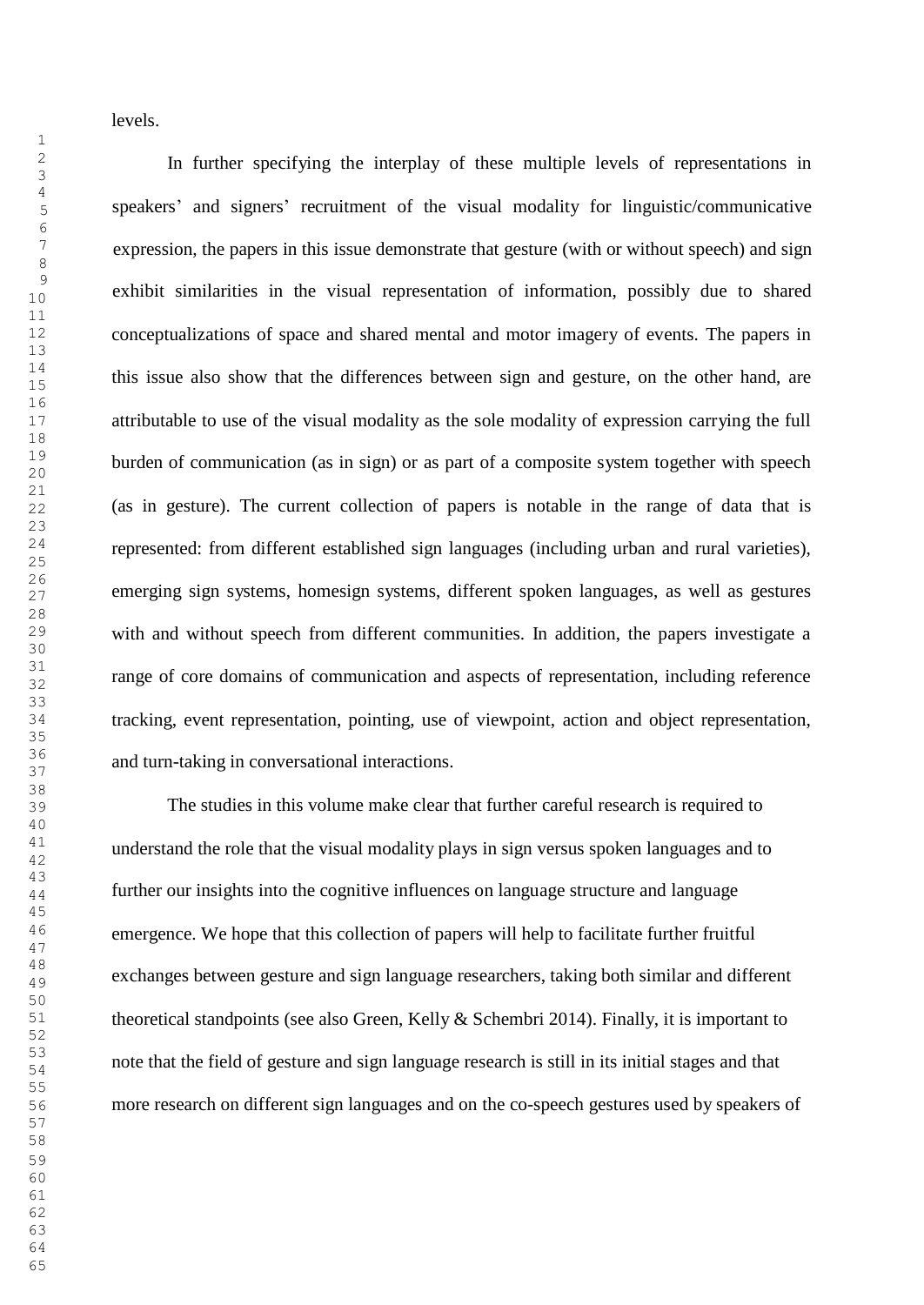different spoken languages is needed to understand the fundamental features of our language  $\frac{2}{3}$  faculty in its multimodal form.

#### **References**

- Barsalou, L. W., Simmons, K., Barbey, A. K., & Wilson, C. D. (2003). Grounding conceptual knowledge in modality-specific systems. *Trends in Cognitive Science* 7(2), 84-91.
- Brentari, D. (2010) (Ed.). *Sign Languages*. Cambridge Language Surveys. Cambridge: Cambridge University Press. <sup>20</sup>
- <sup>22</sup> Brentari, D., Coppola, M., Mazzoni, L., & Goldin-Meadow, S. (2012). When does a system <sup>24</sup> become phonological? Handshape production in gesturers, signers, and homesigners. *Natural Language and Linguistic Theory* 30(1), 1-31.
- Emmorey, K. (1999). Do signers gesture? In L. Messing & R. Campbell (Eds.), *Gesture, speech, and sign*. Oxford: Oxford University Press.
	- Emmorey, K. (2002). *Language, cognition, and the brain: Insights from sign language research*. Mahwah, NJ: Lawrence Erlbaum and Associates.
- Emmorey, K. (2007). The psycholinguistics of signed and spoken languages: How biology affects processing. In G. Gaskell (Ed.), *The Oxford Handbook of Psycholinguistics*, pp.  $^{12}_{44}$  703-721. Oxford: Oxford University Press.
- Goldin-Meadow, S. (2003). The resilience of language: What gesture creation in deaf children can tell us about how all children learn language. Psychology Press.
- Goldin-Meadow, S., McNeill, D., & Singleton, J. (1996). Silence is liberating: Removing the handcuffs on grammatical expression in the manual modality. *Psychological Review* 103, <sup>54</sup> 34-55.

Goldin-Meadow, S., So, W.-C., Özyürek, A., & Mylander, C. (2008). The natural order of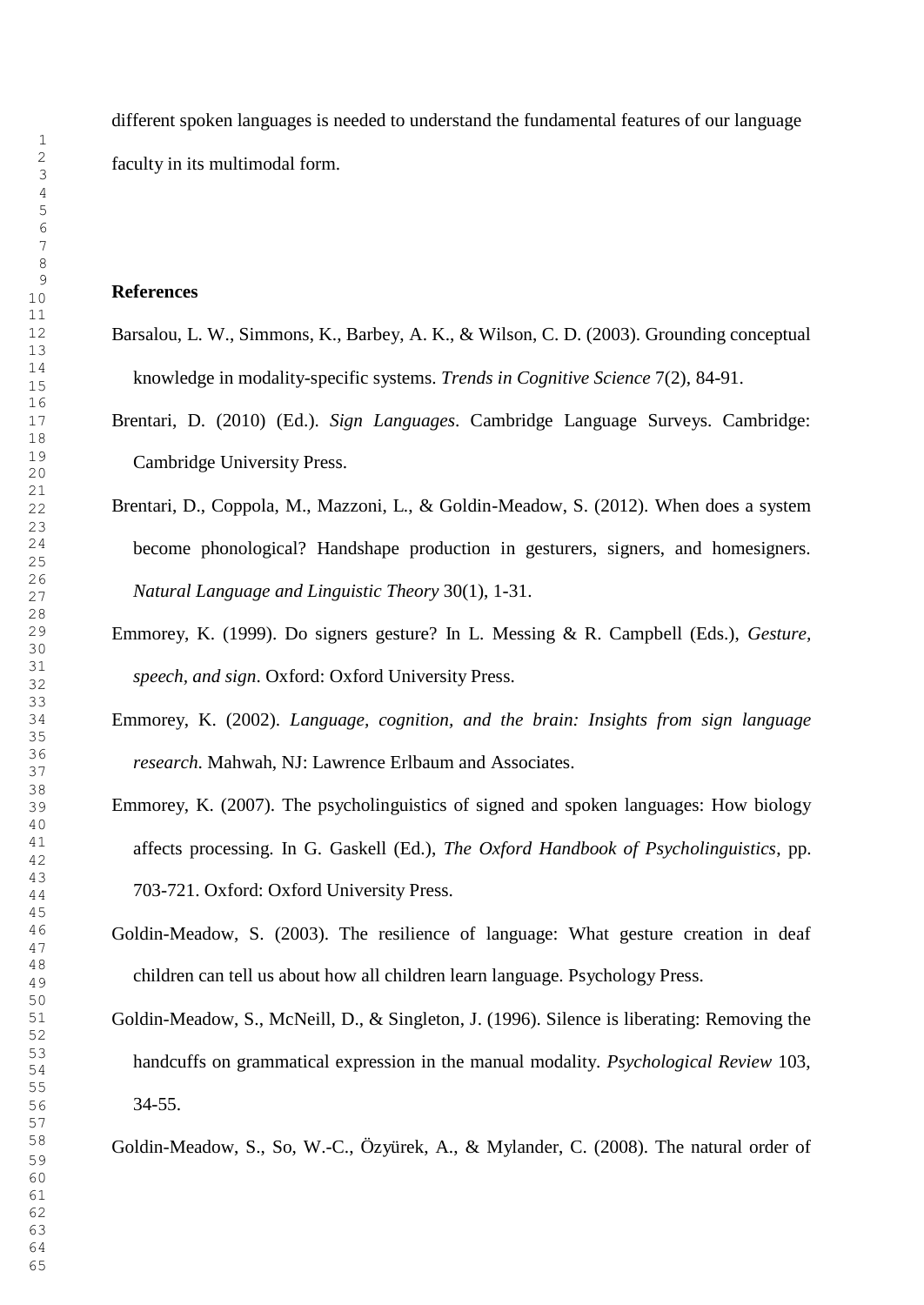events: How speakers of different languages represent events nonverbally. *Proceedings of the National Academy of Sciences* 105(27), 9163-9168.

- Green, J., & Wilkins, D. P. (2014). With or Without Speech: Arandic Sign Language from Central Australia. *Australian Journal of Linguistics*, 34(2), 234-261.
- Green, J., Kelly, B., & Schembri, A. (2014). Finding Common Ground: Sign Language and Gesture Research in Australia. *Australian Journal of Linguistics*, 34(2), 185-192.
- Hostetter, A. B., & Alibali, M. W. (2008). Visible embodiment: Gestures as simulated action. *Psychonomic Bulletin & Review* 15(3), 495-514.
- Hostetter, A. B., & Alibali, M. W. (2010). Language, gesture, action! A test of the Gesture as Simulated Action framework. *Journal of Memory and Language*, 63, 245-257.
- Janzen, T., & Shaffer, B. (2002). Gesture as the substrate in the process of ASL grammaticization. In R. P. Meier, D. Quinto-Pozos, & K. Cormier (Eds.), *Modality and Structure in Signed and Spoken Languages*, pp. 199-223. Cambridge: Cambridge  $\frac{31}{22}$  University Press.
- Kelly, S. D., Özyürek, A., & Maris, E. (2010). Two Sides of the Same Coin: Speech and Gesture Mutually Interact to Enhance Comprehension. *Psychological Science* 21(2), 260- 267.
- Kendon, A. (2004). *Gesture: Visible Action as Utterance*. Cambridge: Cambridge University Press.
- Kendon, A. (2008). Some reflections on the relationship between 'gesture' and 'sign'. *Gesture* 8(3), 348-366.
- Kendon, A. (2014). Semiotic diversity in utterance production and the concept of 'language'. *Philosophical Transactions of the Royal Society B*, 369: 20130293. <sup>54</sup>
- Kita, S., & Özyürek, A. (2003). What does cross-linguistic variation in semantic coordination of speech and gesture reveal? Evidence for an interface representation of spatial thinking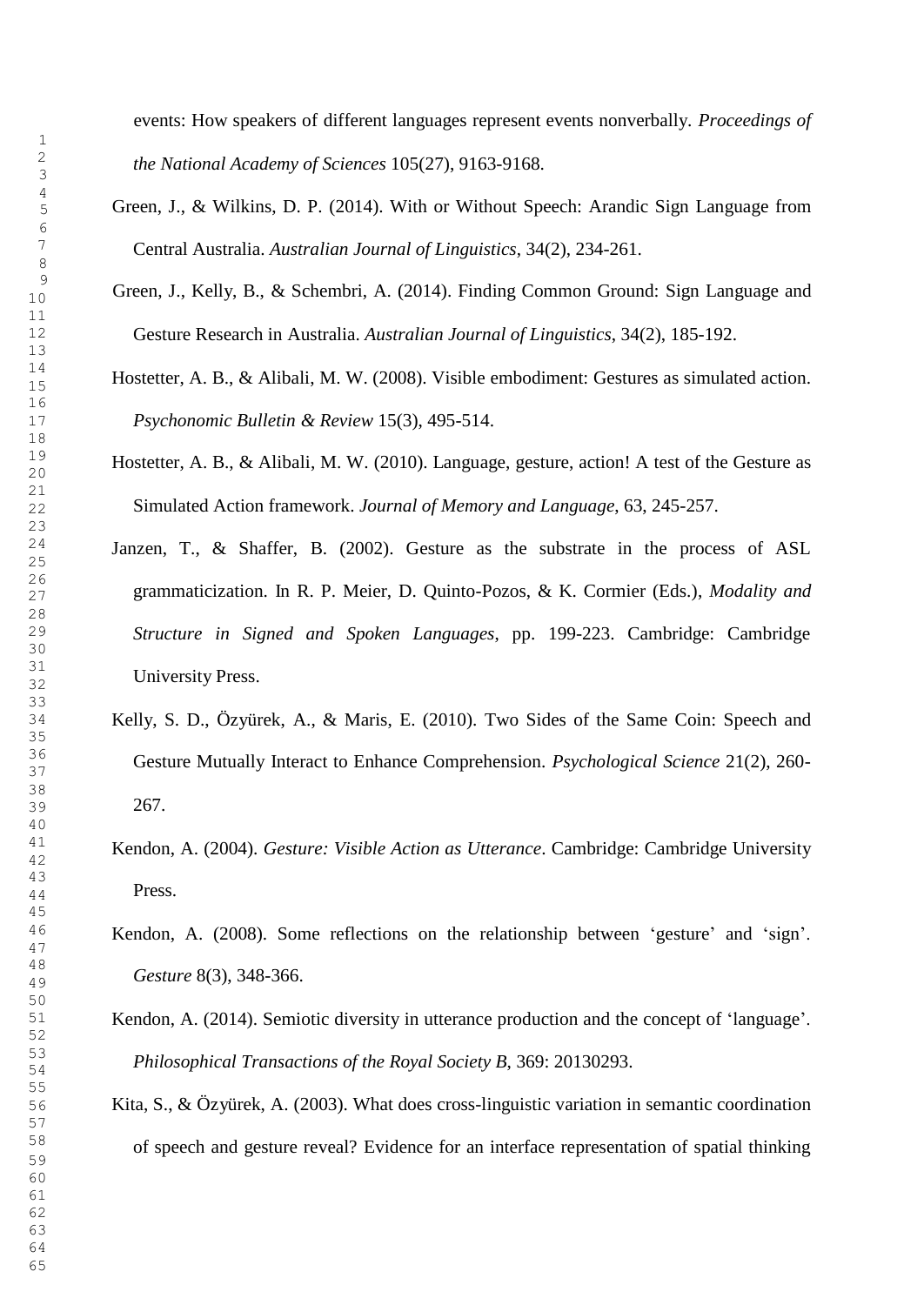and speaking. *Journal of Memory and Language* 48(1), 16-32.

- Klima, E. & Bellugi, U. (1979). *The Signs of Language*. Cambridge, MA: Harvard University Press.
	- Liddell, S. K. (2003). *Grammar, gesture and meaning in American Sign Language*. Cambridge: Cambridge University Press.
- McNeill, D. (1992). *Hand and mind: What gestures reveal about thought*. Chicago:  $\frac{14}{15}$  University of Chicago Press.

McNeill, D. (2005). *Gesture and Thought.* Chicago: University of Chicago Press.

- Özyürek, A. (2012). Gesture. In R. Pfau, M. Steinbach, & B. Woll (Eds.), *Sign Language: An* <sup>20</sup> *International Handbook*, pp. 626-646. Berlin: Mouton.
- <sup>24</sup> Perniss, P., Thompson, R. L., & Vigliocco, G. (2010). Iconicity as a general property of language: evidence from spoken and signed languages. *Frontiers in Psychology* 1, 1-15. (doi: 10.3389/fpsyg.2010.00227)
- $\frac{31}{22}$  Perniss, P., & Vigliocco, G. (2014). The bridge of iconicity: from a world of experience to the experience of language. *Philosophical Transactions of the Royal Society B* 369:  $\frac{36}{37}$  20130300.
- Sandler, W., Meir, I., Padden, C., and Aronoff, M. (2005). The emergence of grammar: Systematic structure in a new language. *Proceedings of the National Academy of Sciences*  $^{10}_{44}$  102(7), 2661-2665.
- Senghas, A., Kita, S., & Ozyurek, A. (2004). Children creating core properties of language: Evidence from an emerging sign language in Nicaragua. *Science*, 305(5691), 1779-1782.

51 Schembri, A., Jones, C., & Burnham, D. (2005). Comparing Action Gestures and Classifier Verbs of Motion: Evidence from Australian Sign Language, Taiwan Sign Language, and <sup>54</sup> Non-Signers' Gestures without Speech. *Journal of Deaf Studies & Deaf Education* 10(3), 272-290.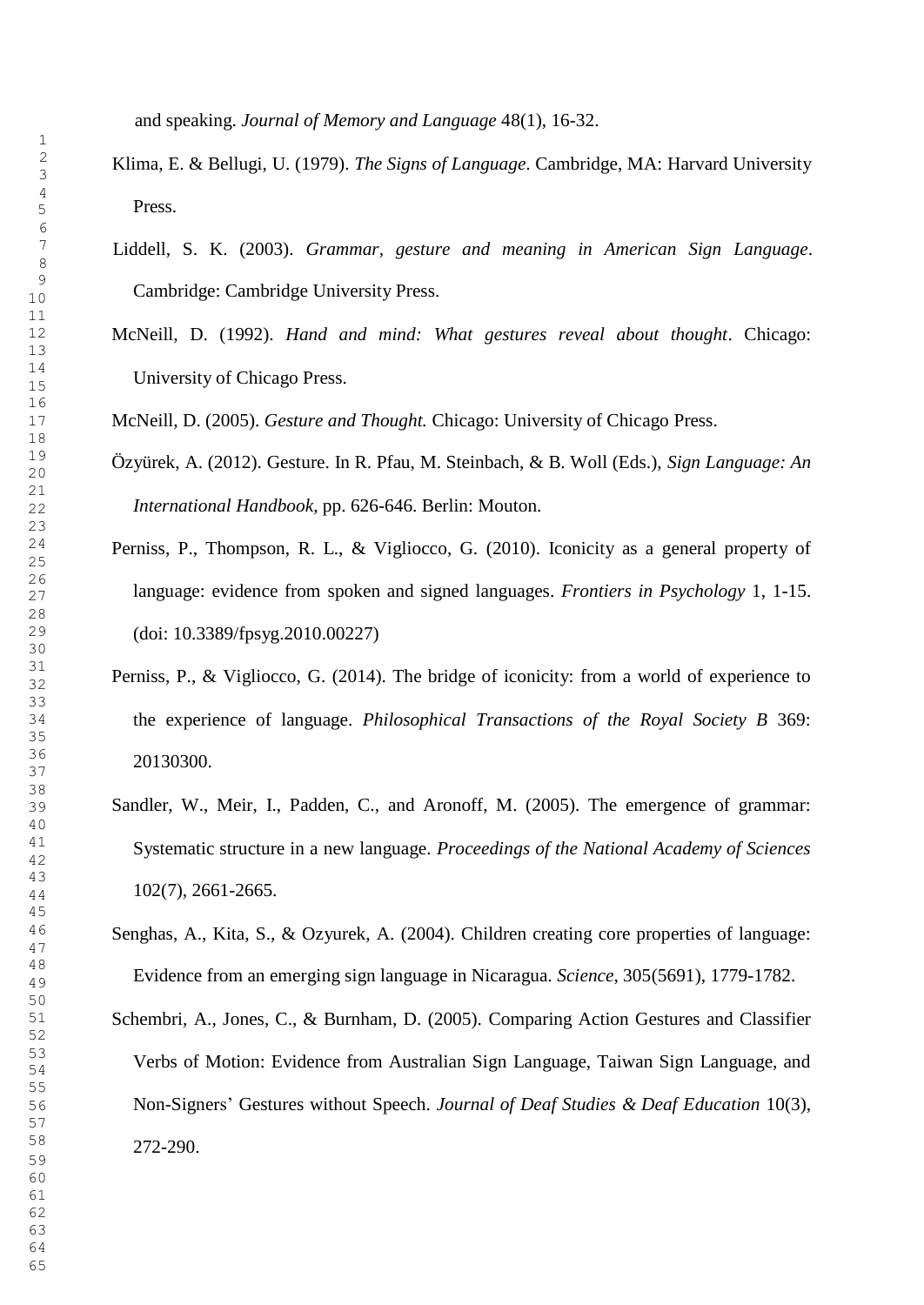- Stokoe, W. (1960). *Sign Language Structure: An Outline of the Visual Communication Systems of the American Deaf*. Silver Spring, MD: Linstok Press.
- Vigliocco, G., Perniss, P., & Vinson, D. (2014). Language as a multimodal phenomenon: implications for language learning, processing, and evolution. *Philosophical Transactions of the Royal Society B* 369: 20130292.

Wilcox, S., Rossini, P., & Pizzuto, E. (2010). Grammaticalization in Sign Languages. In D. Brentari (Ed.), *Sign Languages*, pp. 332-354. Cambridge Language Surveys. Cambridge: Cambridge University Press.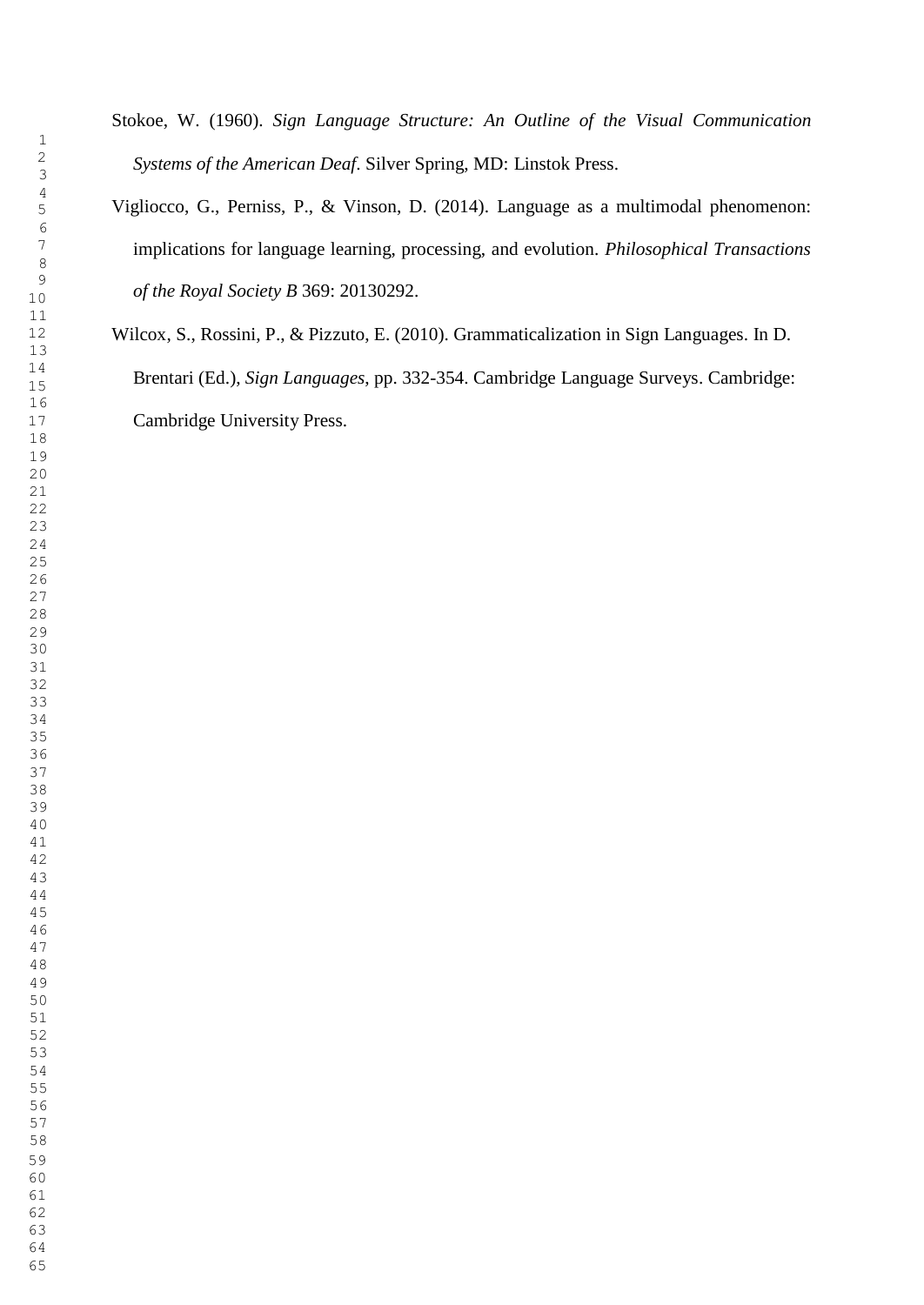# The Cognitive Science Society, Inc.

# Publication Agreement

The undersigned authors agree that the manuscript entitled The influence of the visual modality

on language structure and language conventionalization: Insights from sign language and

gesture

having been accepted for publication in the journal *Cognitive Science,* or *topiCS,* is now the property of the Cognitive Science Society, Inc. Specifically, the author(s) transfer(s) to the Society the exclusive rights comprised in the copyright of said manuscript, except that the author(s) retain(s) the following:

- 1) All proprietary rights, other than copyright.
- 2) The right to make oral presentations of the material.
- 3) The right to use, after publication, all or part of the material in any book authored or edited by the author(s).
- 4) Authors are entitled to distribute copies of the article for personal use, either on paper or electronically, through their own personal mailing or website, or through the website of an agency by which they are employed, but permission of the Cognitive Science Society is required to reproduce published papers in other sources, including electronic archives.

It is understood, in relation to Item 4, that the author(s) is/are required to obtain permission in writing from the Cognitive Science Society for all or a substantial part of the article to be reproduced for distribution by a commercial publisher or an agency in which the author(s) is/are not employed.

In the case of works prepared by employees or contractors of the U.S. Government, the U.S. Government will retain a non-exclusive, royalty-free license to use any or all of the material for any government purpose.

The author(s) warrant(s) that the manuscript is the original work of the author(s), contains no libelous or unlawful statements, and does not infringe any legal rights of any other party. In the case of an employee work for hire, both the author and a representative authorized to bind the owner of the work have signed below.

Cognitive Science and topiCS prefer all co-authors of jointly authored papers to sign the copyright transfer. In the event where only the principle co-author signs, Cognitive Science and topiCS will assume that the signing co-author does so with the authorization of the remaining co-author(s).

Intending to be legally bound, and understanding that the Society will grant specific license for republication of this manuscript without charge when agreed to by the authors and upon written request of the prospective licensee, the author(s) has/have subscribed below.

|                              | 31 October 2014 | Pamela Perniss                                          | University of Brighton             |
|------------------------------|-----------------|---------------------------------------------------------|------------------------------------|
| Author's Signature $\&$ Date |                 | <b>Printed Name</b>                                     | <b>Institution or Organization</b> |
|                              | Asli Özyürek    | MPI for Psycholinguistics & Radboud University Nijmegen |                                    |
| Author's Signature & Date    |                 | <b>Printed Name</b>                                     | Institution or Organization        |
|                              |                 | Gary Morgan                                             | City University London             |
| Author's Signature & Date    |                 | <b>Printed Name</b>                                     | Institution or Organization        |